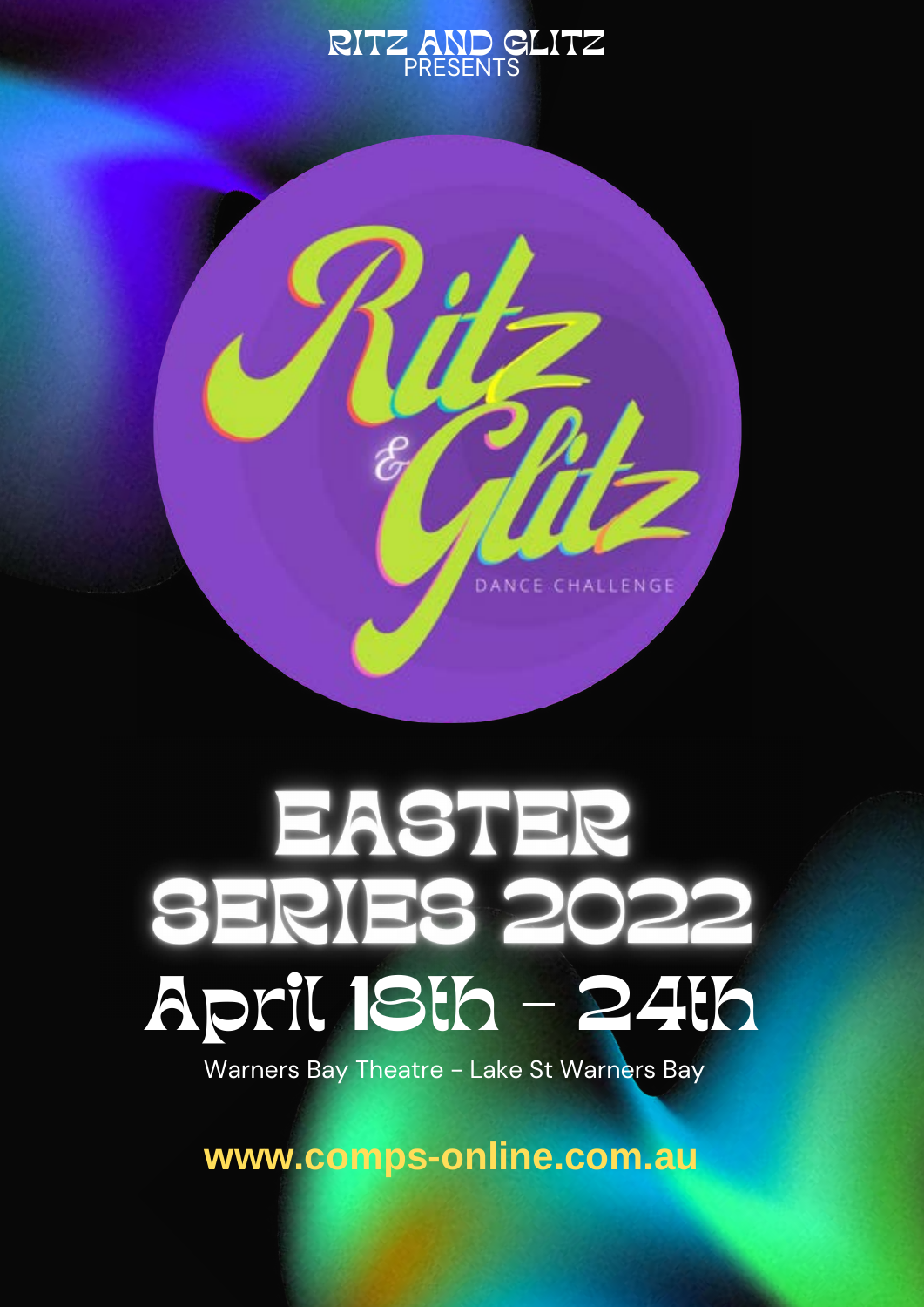Ritz and Glitz Dance Challenge respects the privacy of individuals by treating all personal information as confidential and we are committed to safeguarding any information you provide us. Ritz and Glitz Dance Challenge will only collect and use information provided to us to for administration, notification, and scheduling purposes.

Ritz and Glitz Dance Challenge will not pass on any information provided by you to any third party without written permission from the person(s) the information relates. In the unlikely occurrence that Ritz and Glitz Dance Challenge system is accessed by unauthorised parties, we will not be held responsible for any unauthorised access to your personal information. www.comps-online.com.au is used for any online registrations with Ritz and Glitz Dance Challenge and we ask for you to please read their privacy policy carefully before using the Comps-Online website. Comps-Online only collect information necessary to process your registration and purchases.

This information is collected to enable Comps-Online to process your registration and purchases and to enable users to retrieve lost passwords. Comps-Online will only pass on necessary information provided by you, to us for administration and scheduling purposes.

Ritz and Glitz Dance challenge will not be held responsible for incorrect entries processed through Comps-Online.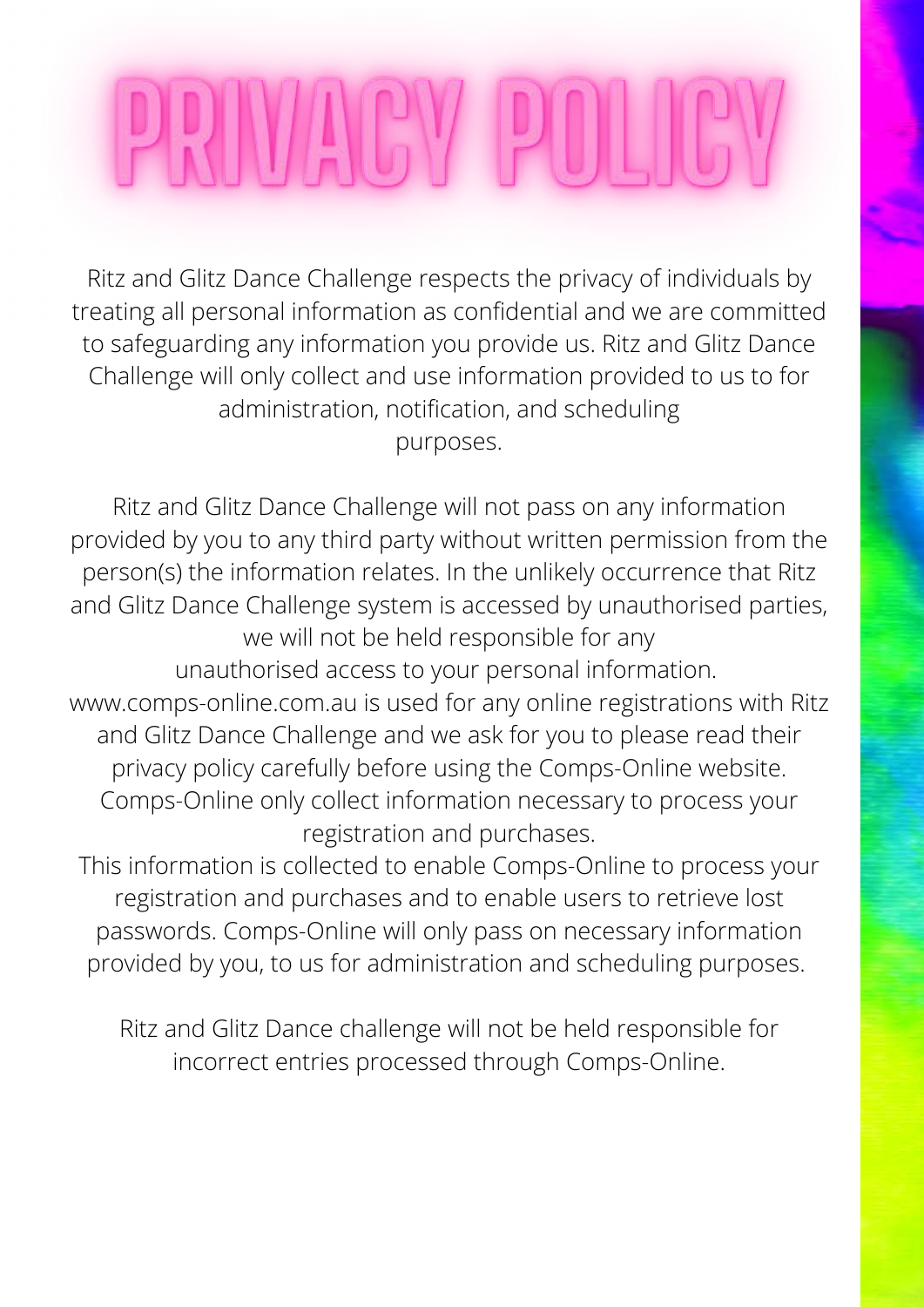# NRES C

- Entries can be submitted online using the website **www.comps-**1. **online.com.au**
- Late entries are accepted but there is an additional charge of \$10 2. per entry. Please see comps online for prices after closing date.
- Each competitor's entry must be separate, and a copy of each birth 3. certificate must be emailed to ritzandglitzdance@gmail.com. Past competitors to the challenge will not need to email another copy of their birth certificate, as it will be on file from the previous years.
- Failure to produce a birth certificate with entry will deem the 4. competitor ineligible to participate in the competition.
- 5. Ritz and Glitz Dance Challenge deems no responsibility for incorrect entries. Any competitor entering a section when ineligible shall forfeit all fees in respect to entry. Fees shall not be refunded due to incorrect entries.
- Each section must have a minimum of four dancing competitors. If 6. a section fails to meet this requirement then it may be cancelled or joined with another section of its type. In the case of section cancellation a refund will be provided.
- Programs are compulsory and will be emailed to you at a cost of 7. \$12.00 each. Please take care while entering via comps-online.com as Ritz and Glitz will take no responsibilities for multiple programs being purchased nor will we refund any fees incurred through multiple entries being made online.
- While we do our best to verify all students participate in the correct 8.sections for their age and ability, we do not accept liability for errors in this regard and ask that all parents, guardians and students correctly enter into their respective divisions.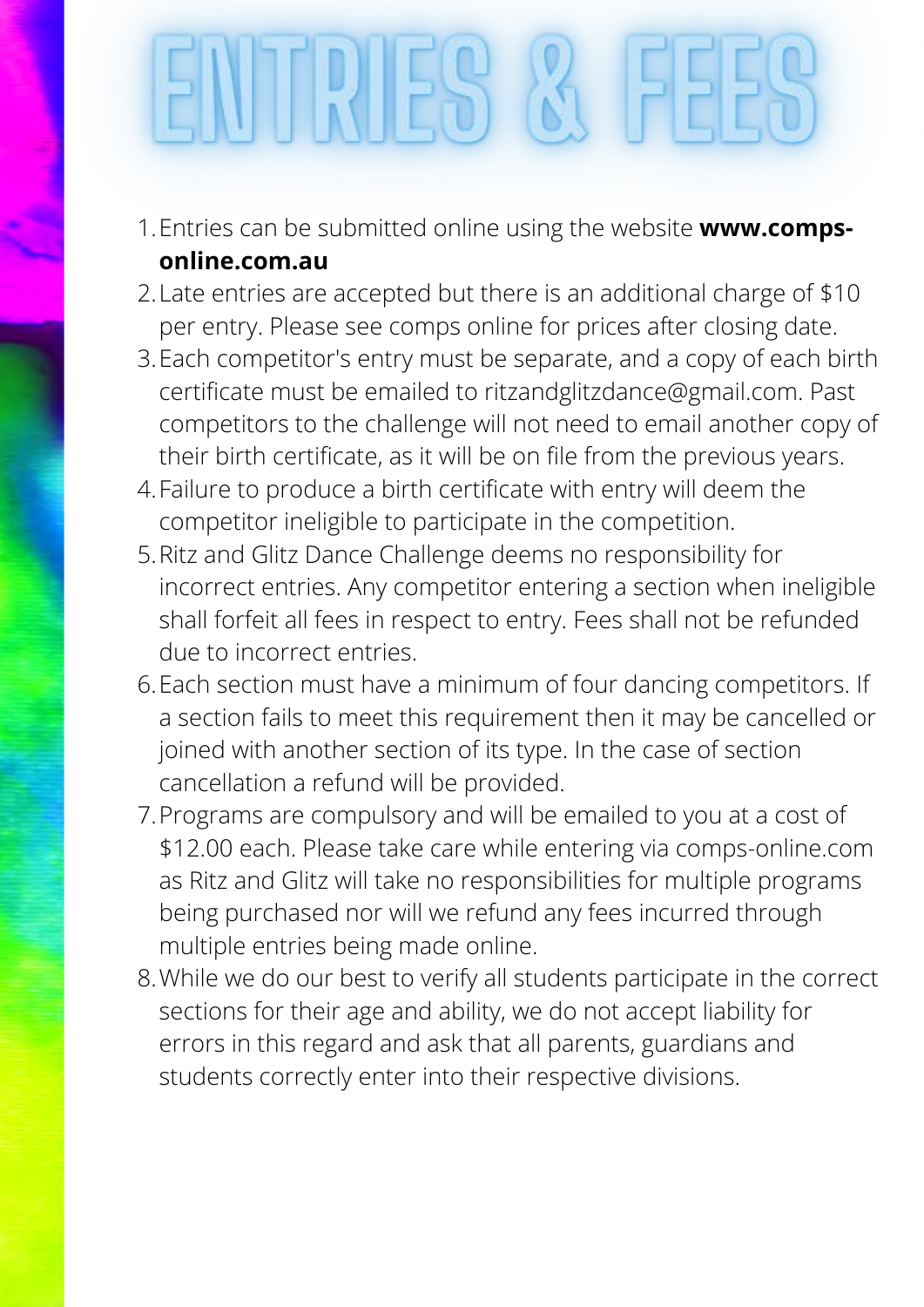## CONDITION OF ENTRY

#### **AGE**

The age of competitor will be taken from the starting date of the competition.

Group ages will be taken as at the 1st of January.

#### **INJURY AND LOSSES**

Competitors dance at their own risk and no responsibility will be taken by Ritz and Glitz Dance Challenge or the committee for injury incurred

Ritz and Glitz Dance Challenge and the committee will not be responsible for any damage, loss of property or injury to any persons at this event. Lost property will not be collected or kept.

#### **PHOTOGRAPHY AND FILMING**

Personal video cameras, cameras or any electronic recording devices are NOT allowed in the auditorium at any time for any reason, due to child protection laws.

An Independent professional videographer and still life photographer will be present at the eisteddfods.

All competitors grant their permission to appear in newspaper or any promotional material for the Ritz & Glitz dance challenge.

#### **UNIFORMS**

For Improvisation Sections - A plain leotard, dance shorts and crop top or unitard only will be accepted. No trims or sequins or studio logos etc will be allowed. A chiffon or lace ballet skirt or inserts on leotards can be worn in the Ballet and Modern improvisation sections.

All tap shoes must be covered whilst in the Theatre.

Pointe shoes must not be worn by any competitor who is 11 years of age & under.

Changing will only be permitted in the designated areas due to child protection laws.

#### **PROMPTING**

Prompting from the wings will not be permitted from age group 7 years and

No parents or teachers are aloud side stage except when helping with props or for 6 years and under.

#### **TEACHERS PASSES**

Teachers MUST sign in at the front desk and must display their pass at all times. Only two teachers per studio per day.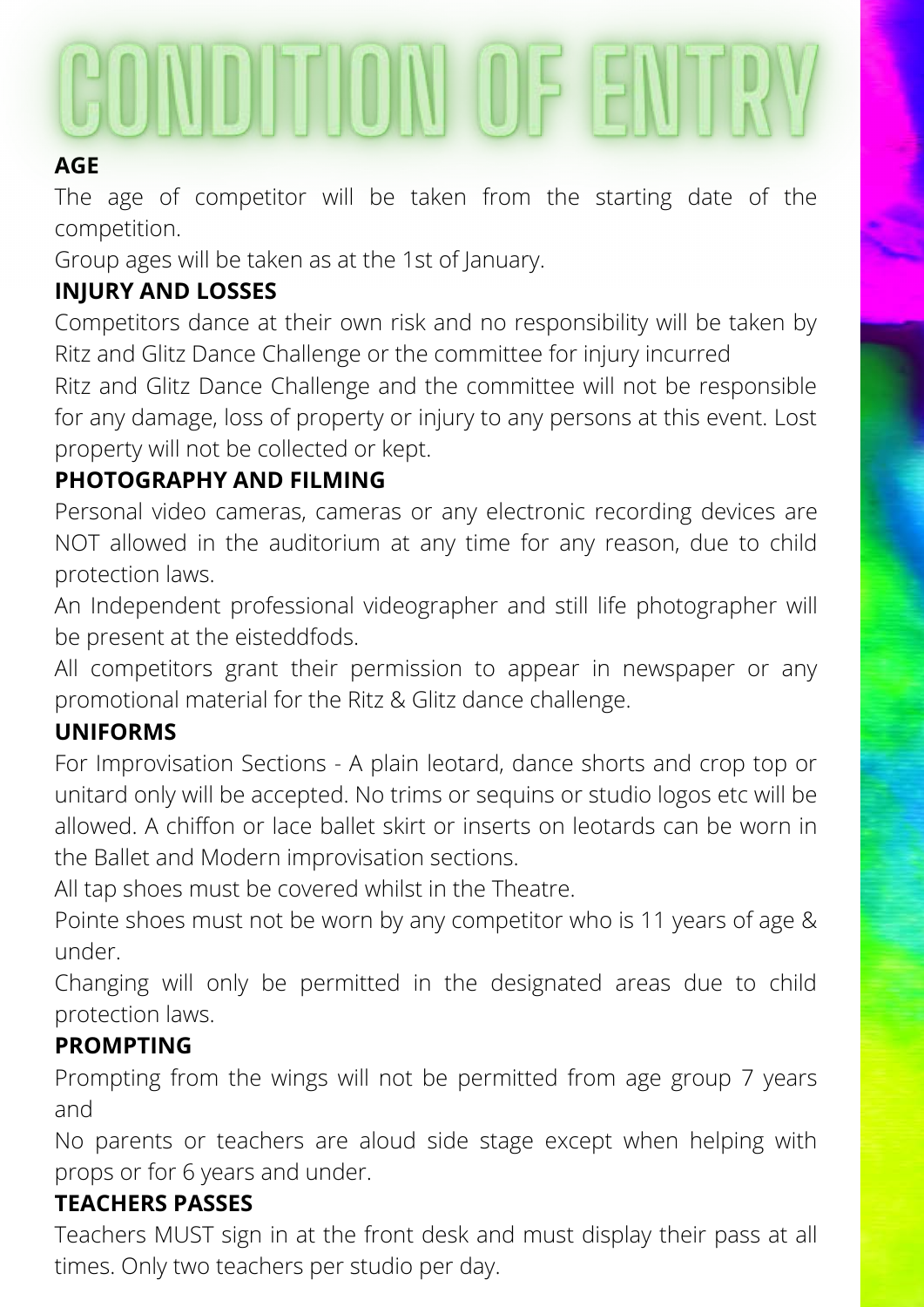# CHANGES TO RULE

#### **MUSIC UPLOADS:**

Moving Forward, Ritz & Glitz will be using our own form music uploads. this will be **VIA GOOGLE DRIVE.** and will be free to access.

#### **WE WILL NOT ACCEPT:**

### **- CD'S**

**- USB'S**

#### **- Hardcopy Music forms.**

- Music uploads will be given to you via a link before the competition. 1.
- 2.There will be a separate email with a step by step guide in how to upload your music.
- Music uploads will close 5 DAYS before the competition, and we will not 3. accept any late entries or music beyond this point.
- 4.If our administration has to contact you prior to the competition in regards to your music being late, there will be a late charge of \$20.

#### **if you have not submitted your music:**

**this will be classed as a withdrawal and no refund will be available.**

#### **ENTRY:**

**Entry, Canteen, Video/Photo will have CARD/EFTPOS Machine and is preferred.** 



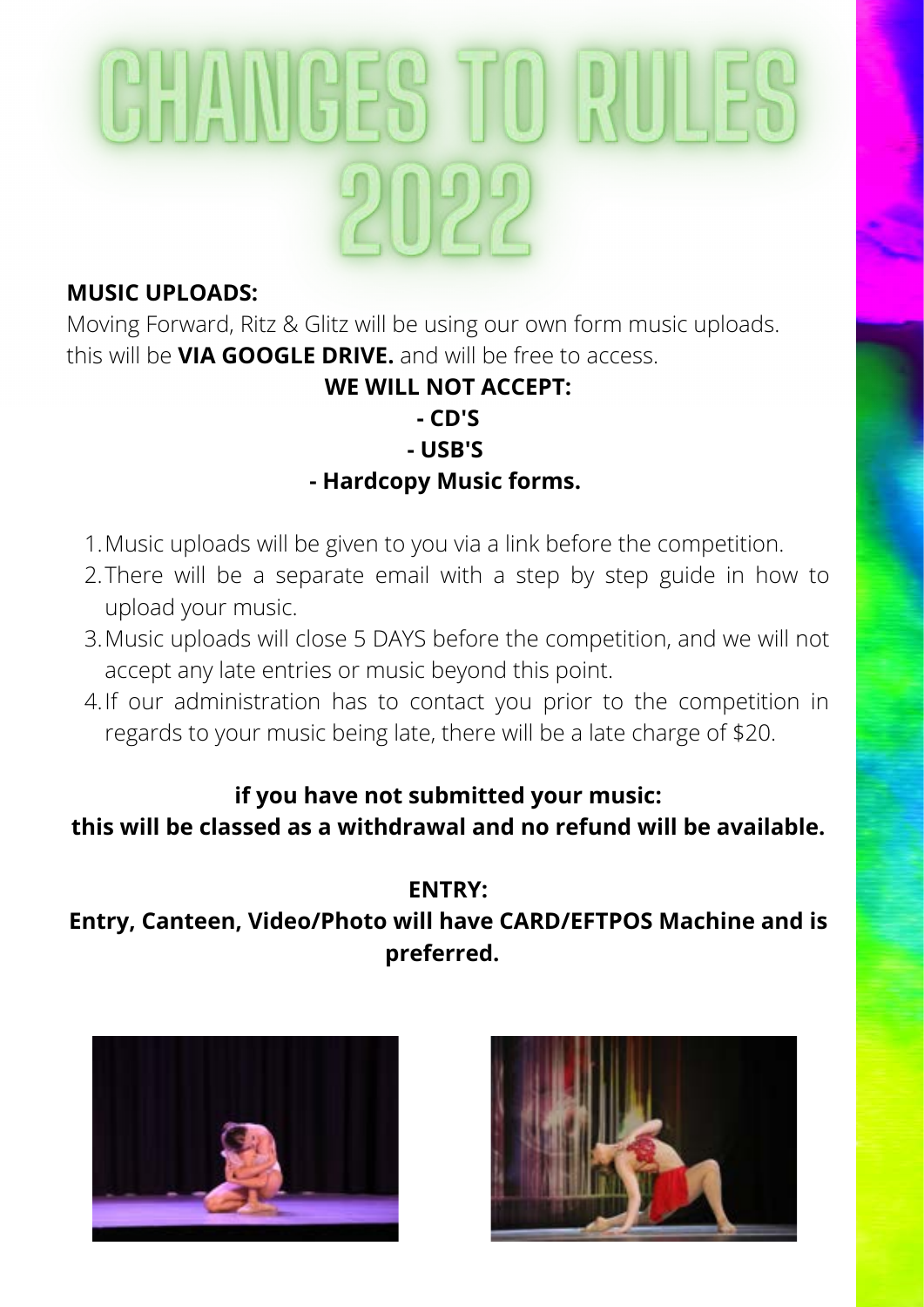#### **PUNCTUALITY AND TIMING**

All competitors are advised to arrive 1 hour before the estimated time of their section.

While we strive to run on time we cannot guarantee this. No refunds will be given to late competitors. All competitors must be ready to perform as stated in the program. Please see the back desk for permission to dance out of order or you could be disqualified.

#### **REPEATS**

strictly no repeats in any sections with the exception of all restricted championships, the babies championship, 8 years and under championships and all classical ballet championships in which the demi character section only can be repeated.

•Any act in a specially restricted or restricted section that is not completed will be able to be repeated at the end of the section for adjudicators comments only.

In the event of memory lapse in an open section it will be at the adjudicator's discretion to allow a competitor to return to the stage.

#### **ADJUDICATORS**

The adjudicator's decision is final, and no discussion will be entered into regarding any decisions. Neither parent of competitor is to approach or speak with the adjudicator during the challenge or they may be disqualified It is the committees right to attract and employ the very best adjudicators for the competition.

Please note - it is not a ruling of this competition to prevent any adjudicator from judging again after a time limit of 1 year has passed. Wherever possible however, different, highly trained Adjudicators will be sort for the benefit of all competitors.

#### **PERFORMANCE LENGTH AND MUSIC REGULATIONS**

- 1. Solo routines: 3 minutes maximum
- 2. Duos, Trios, Song & Dance and Vocals: 4 minutes maximum
- Group Routines: 5 minutes maximum 3.
- Music will be timed in each routine and disqualification will occur after 4. reaching more than 10 seconds overtime
- Music is to be uploaded via our Music uploads site. 5.
- Voiceovers in song & dance and Demi character section will not be 6.accepted.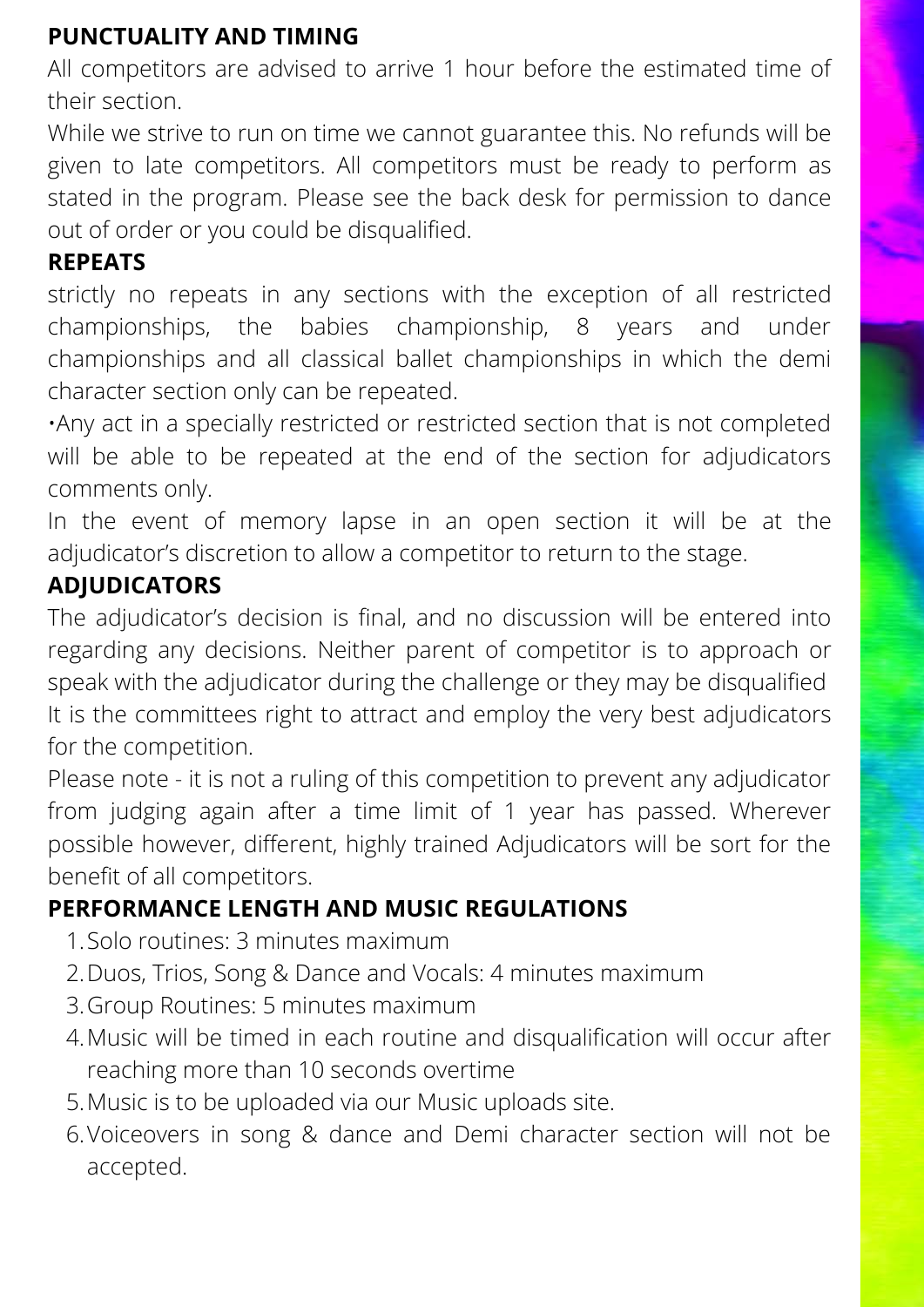#### **CHAMPIONSHIPS AND SHOWCASE OPEN CHAMPIONSHIP**

To enter an open championship all students must compete in the open section as stated under the championship categories.

Full time students are able to enter Open Championships.

#### **SHOWCASE**

Any competitor entered within the competition will qualify for the showcase.

No adjudicator reports will be given for showcase sections

#### Repeats are ALLOWED

#### **GROUP SECTIONS**

All groups entered must be accompanied by a list of each group members name & ages as of January 1st of that same year.

Teachers will need to work out their student's ages from January 1st and enter them in the age categories suitable.

#### **SPECIALLY RESTRICTED AND RESTRICTED SECTIONS**

Specially restricted sections are open to those competitors who have never received a 1st place in any eisteddfod in that category.

Restricted sections are open to those competitors who received a 1st place in specially restricted section of that genre at any eisteddfod.

If you have won a 1st place in a restricted section of your age group and genre at any competition you are then deemed an open competitor and must compete in the open age category for that genre.

If you have competed and placed in the American style competitions i.e. Kar, Showcase, Dance life unite etc. than we would appreciate your honesty to place your child in an Open category. These competitions are not ungraded, so if you have competed and won or placed highly in these competitions we would ask you to enter correctly to be fair to the other competitors.

Full time Dance students cannot compete in ANY specially restricted or restricted sections at the Ritz & Glitz Dance Challenge.

#### **OPEN SECTIONS**

Open sections are for competitors who have moved up through the specially restricted and restricted sections.

Full time dance students are welcomed and are able to compete in all Open dance sections at the Ritz & Glitz Dance Challenge.

If you are a full time dance student, you need to let us know on your entry form by ticking the box.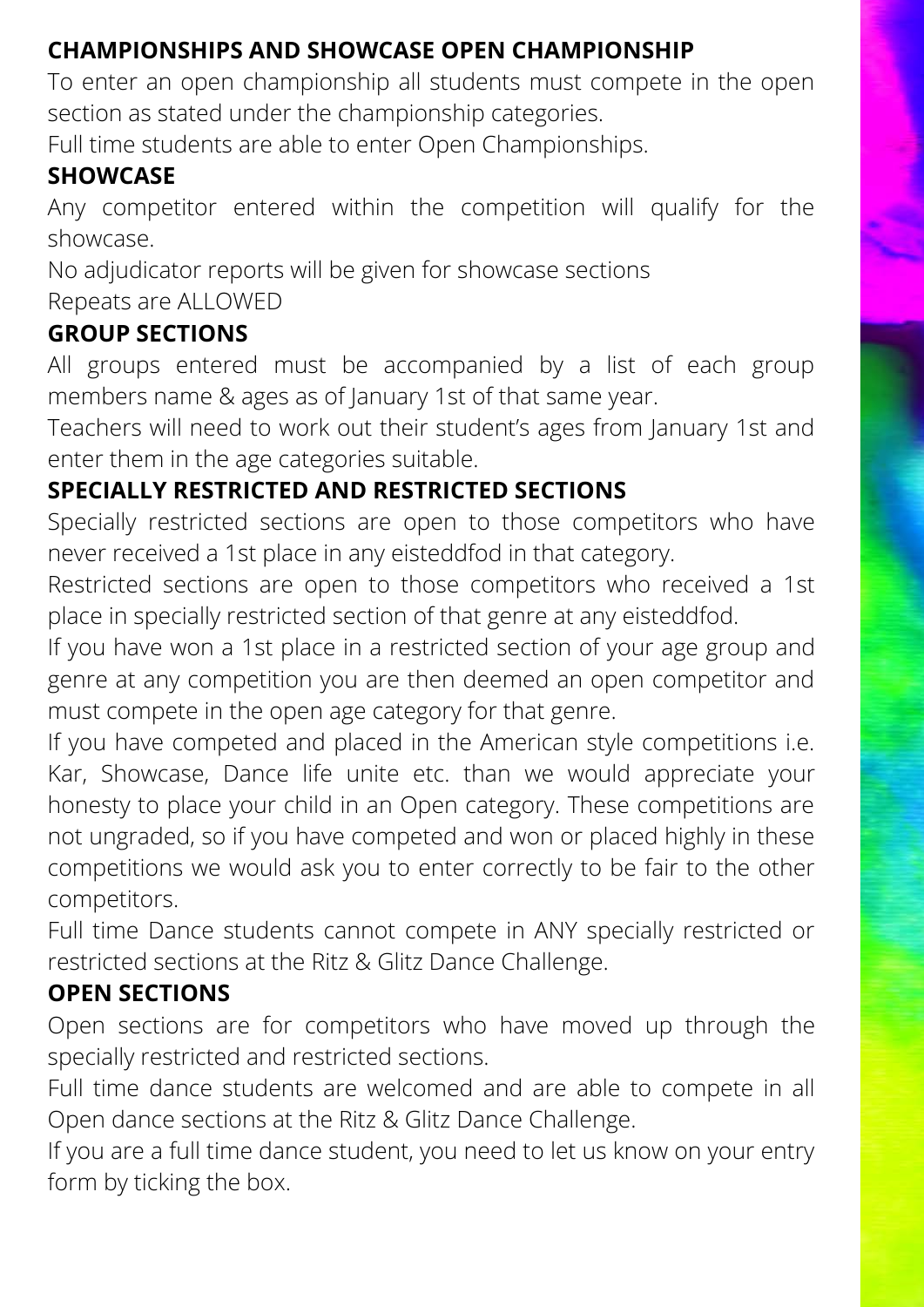## ROJUTTINI  $\exists$

#### **ROUTINE REQUIREMENTS**

\*No repeats allowed only where stated in Rules **OPEN CHAMPIONSHIPS - TO QUALIFY**

Jazz Tap Modern Classical Song & Dance Open Jazz and 2 other Open section Open Slow, Open Speed and 1 other Open Tap section Open Lyrical, Open Contemporary & 1 other Open section Open Classical, Open Demi Character & 1 other Open section Open Song & Dance Section & 2 other Open section

#### **CHAMPIONSHIP ROUTINES**

Jazz Tap Classical Modern Song & Dance One routine - Jazz/Hip Hop or Variety Two routines - Slow & Speed Two routines - Demi (can repeat) & Classical One routine - Lyrical or Contemporary One routine - Song & soft shoe or tap 6/U & 8/U CHAMP: one routine only, can be a repeat.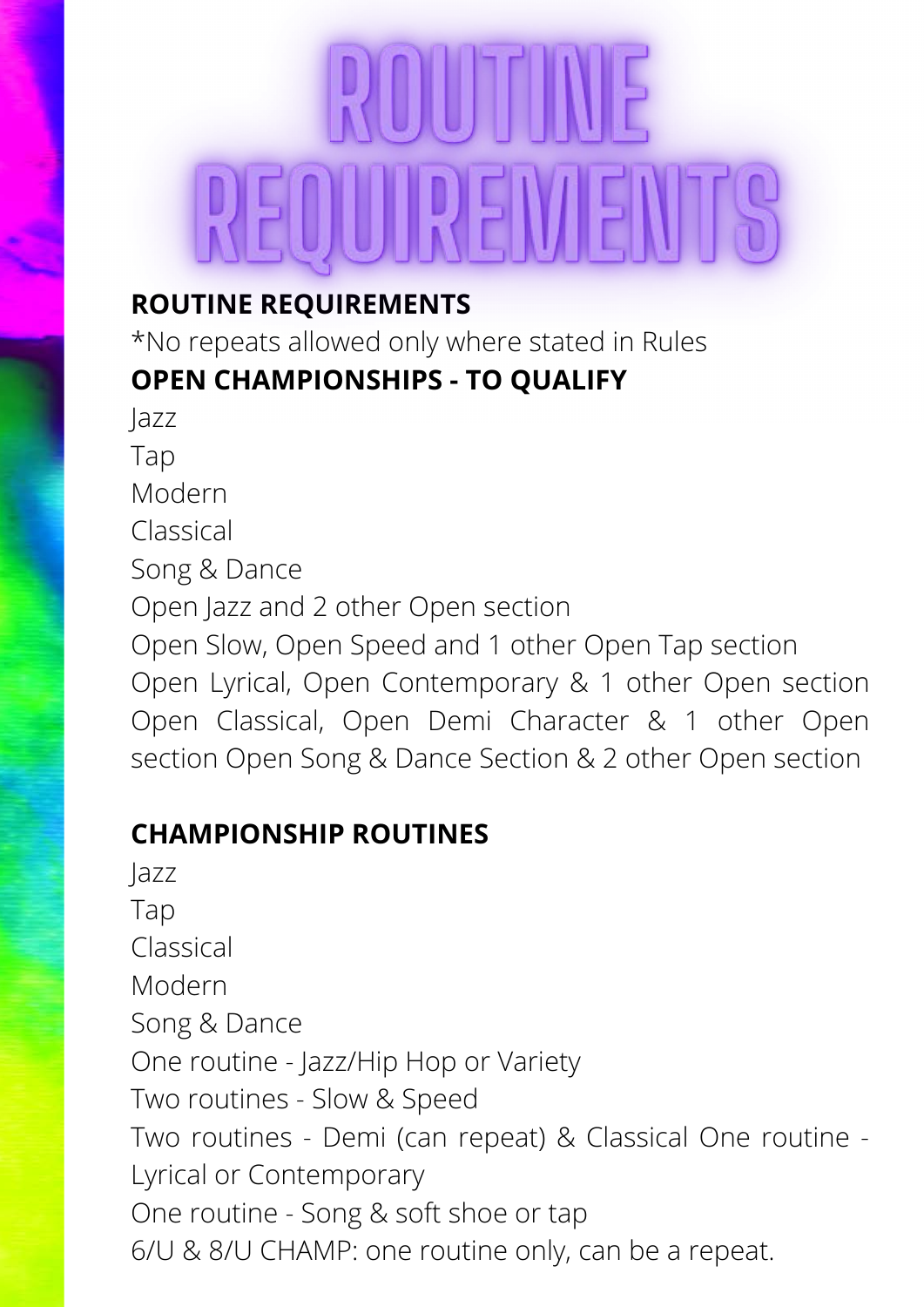# 

**SOLOS:** \$20 **CHAMP:** \$30 **SHOWCASE:** \$50 **DUO/TRIOS:** \$15ea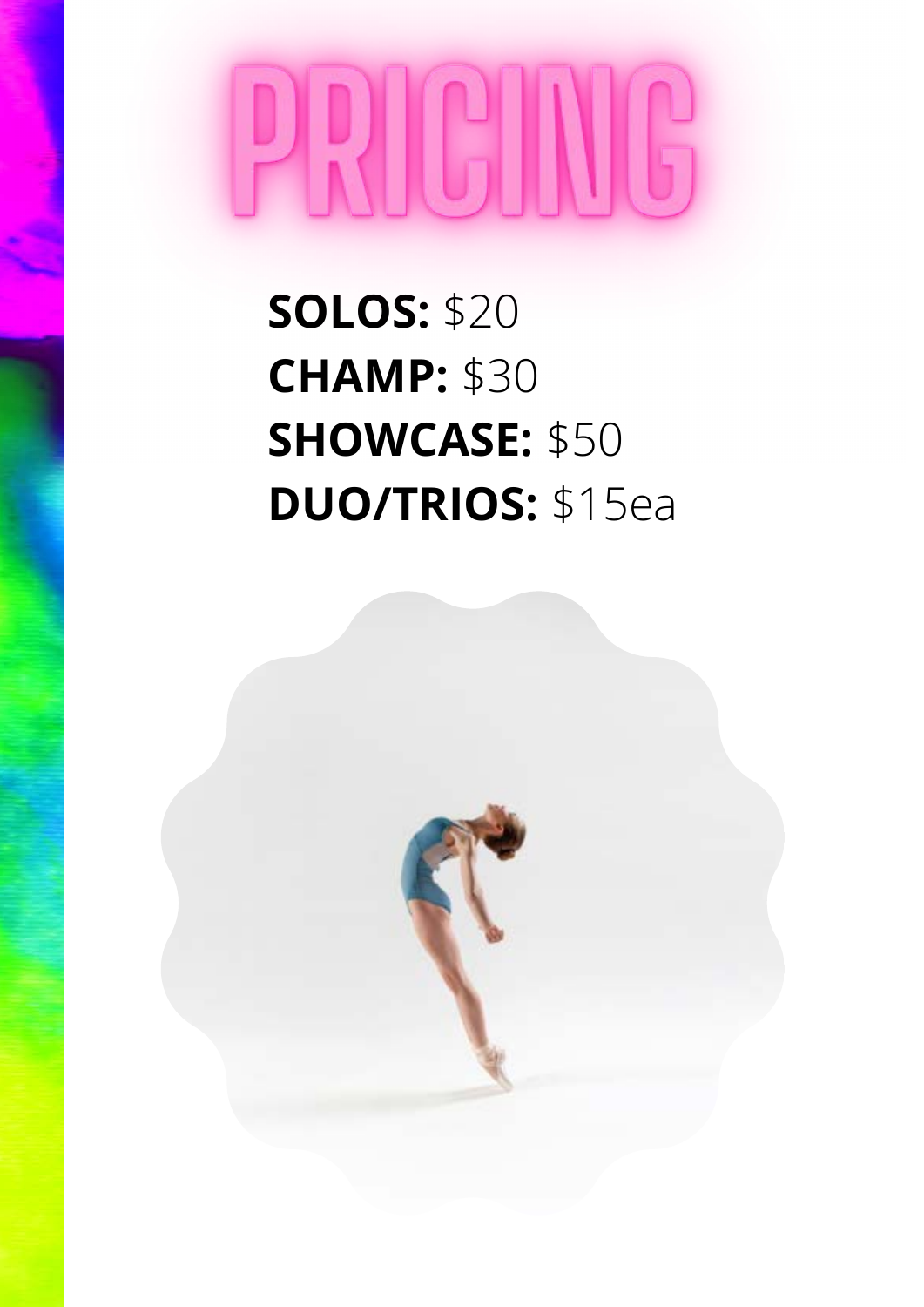- $\bullet$   $\vert$  azz
- Hip Hop
- Contemporary
- Lyrical
- Classical Ballet
- Demi Character
- Acrobatics
- National Character
- Slow Tap
- Waltz Tap
- Speed Tap
- Straight Tap
- Ensemble Tap
- Song and Dance
- Musical Theatre /
- Cabaret
- Student
- Choreography
- Tap Improvisation
- Jazz Improvisation
- Classical
- Improvisation
- Modern Improvisation
- Mystery Improvisation
- Special Needs

#### **OPEN & SP/RESTRICTED AGE GROUPS:**

**3 and Under, 5 and Under 6 and Under ,8 and Under 10 and Under, 12 and Under 14 and Under, 15 and Over**

#### **Open Sections Restricted Sections**

- Jazz
- Contemporary
- Lyrical
- Classical Ballet
- Demi Character Slow Tap
- Waltz Tap
- Speed Tap
- Song and Dance

#### **Specially Restricted**

- Jazz
- Contemporary
- Lyrical
- Classical Ballet
- Demi Character Slow Tap
- Waltz Tap
- Speed Tap

#### **Championships**

- Jazz
- Modern
- Classical Ballet
- Tap
- •Song and Dance Showcase

#### **RESTRICTED AGE GROUPS:**

**7 and Under, 9 and Under 11 and Under, 13 and Under, 14 and Over**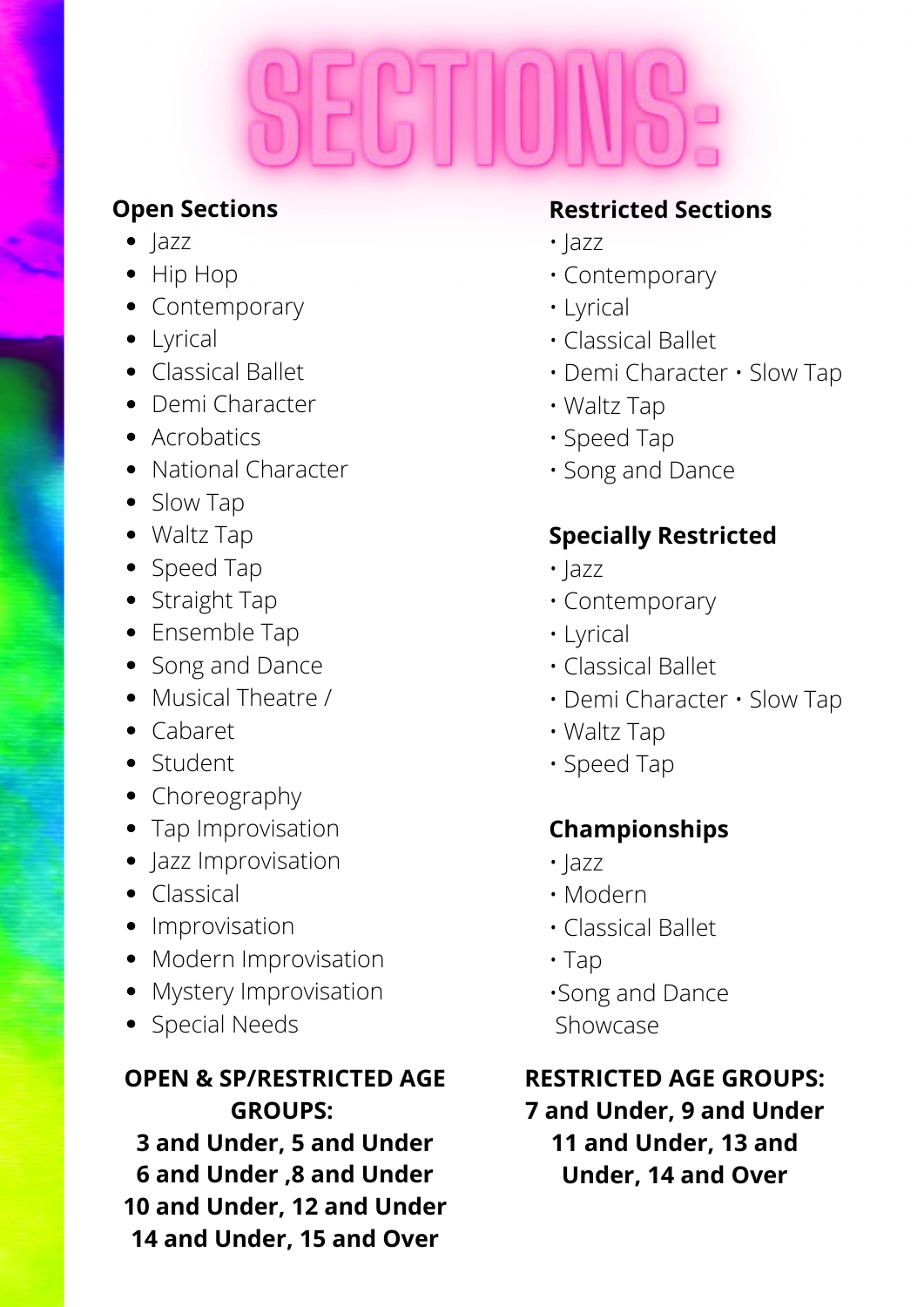### **DUO AND TRIO Open Sections Ages**

- Jazz
- Tap
- Ballet
- Modern
- Variety
- All Ages Special Needs

**8 and Under • 10 and Under • 12 and Under • 13 and Over**

### **GROUPS Open and Novice Ages**

- $\bullet$  Jazz
- Tap
- Ballet
- Lyrical
- Contemporary
- Hip Hop
- Babies
- All Ages Special Needs

#### **6 and Under • 8 and Under • 10 and Under • 12 and Under • 13 and Over**



You're A